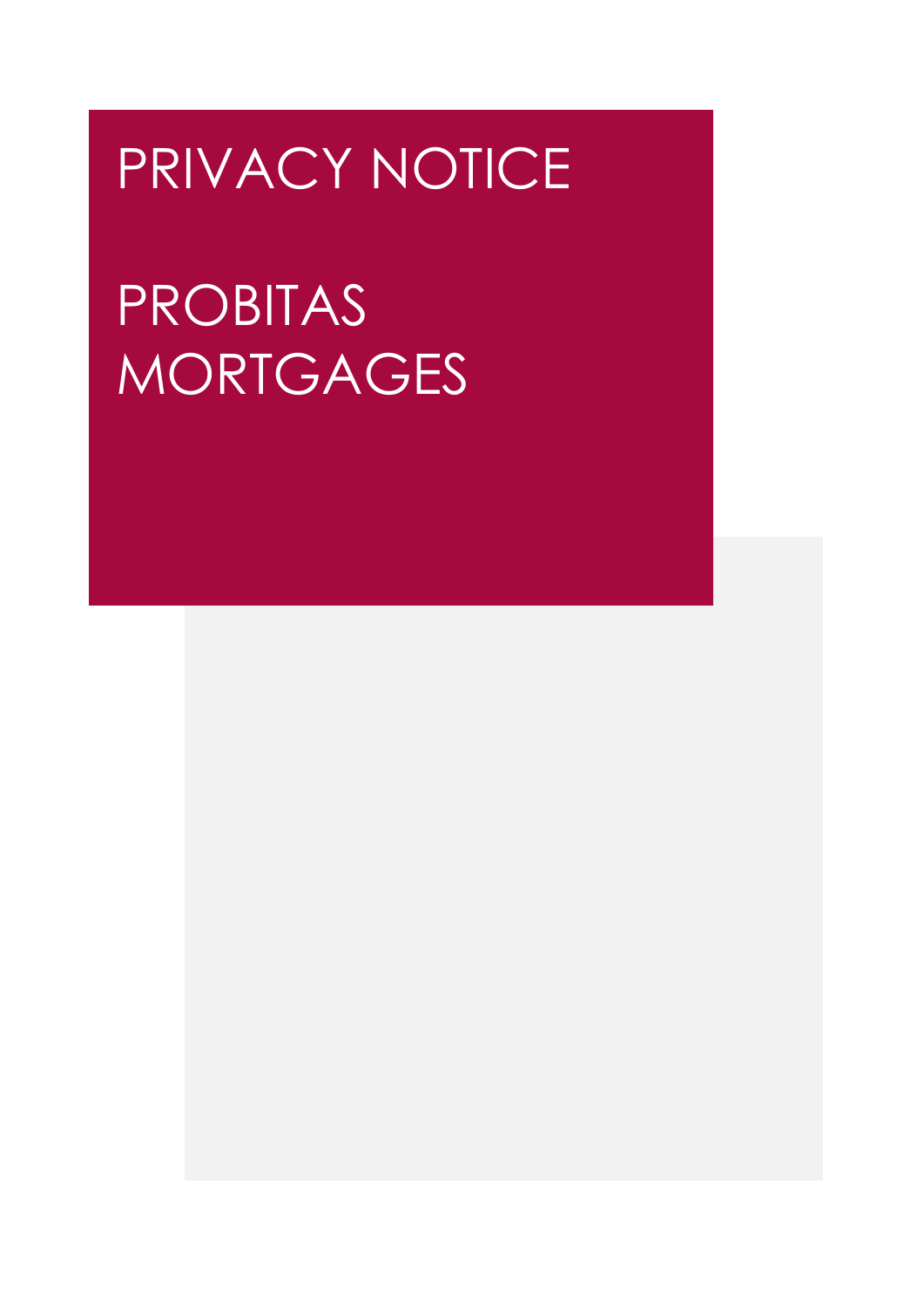# CUSTOMER PRIVACY NOTICE

At Probitas Mortgages, we respect your privacy and the confidentiality of your personal information.

#### WHO ARE WE?

Probitas Mortgages is –

• an appointed representative of Intrinsic Financial Planning Limited and Intrinsic Mortgage Planning Limited who are part of the Quilter Group of companies.

For further details on the companies in our group, please visit [www.oldmutualwealth.co.uk/about-us/our-wider-business/](https://www.oldmutualwealth.co.uk/about-us/our-wider-business/)

This Privacy Notice explains:

- Who we are
- What personal information we collect
- How we use your personal information
- Who we share your information with and why
- How we keep your information secure
- Your rights
- How to contact us

#### WHO WE ARE

Probitas Mortgages provide financial planning solutions and advice through experienced and qualified advisers based in the UK.

Currently Probitas Mortgages and Intrinsic Financial Services jointly determine the purposes and means of processing personal client data relating to giving advice. This means we are joint data controllers for these core advice giving activities and therefore responsible for managing this client data and ensuring compliance.

However, Probitas Mortgages is solely responsible for some activities, for example any direct marketing that we undertake.

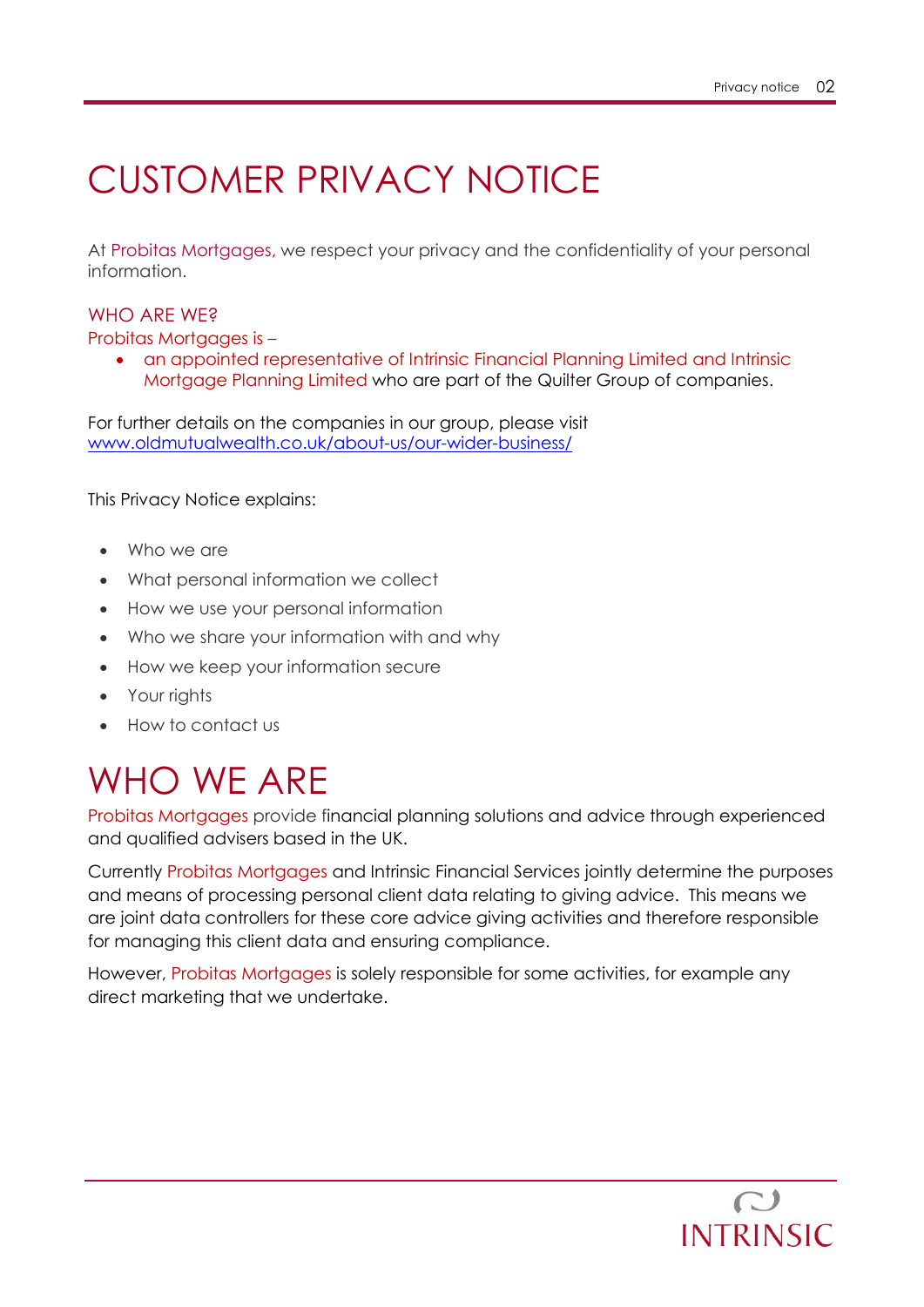### WHAT PERSONAL INFORMATION WE **COLLECT**

Personal information includes your name, address, or phone number and other information that is not otherwise publicly available. We collect personal information about you when you contact us about products and services, visit a financial advisor, visit a website we may have or register to receive one of our newsletters (if applicable).

The type of personal information we collect will depend on the purpose for which it is collected and includes:

- Contact details
- Information to verify your identity
- Family, lifestyle, health and financial information
- Payment details.

We collect personal information directly from you. For example, we ask for personal information at the start of our relationship and in subsequent communications in order to check your identity, and protect you from fraud. This is a legal requirement and is important to help safeguard you against potential crime.

#### SPECIAL CATEGORY INFORMATION

In some instances, it is necessary to collect more sensitive information (such as health or lifestyle information) which is called special category data. This is to allow us to provide our financial advice service to you. We will always obtain your consent during the advice process to gather this data and explain what information we require and why it is needed. Sensitive personal information will always be processed and stored securely. You can withdraw your consent at any time to us processing this data, however, this may mean that you can no longer access the service or product the information was gathered for.

#### **COOKIES**

We also collect information about you from other sources. For example, our website automatically collects information from your computer using "cookies" which provides us with limited personal information. Cookies are small text files that are placed on your computer by websites that you visit. They are widely used in order to make websites work, or work more efficiently, as well as to provide information to the website owners. For further information visit [www.aboutcookies.org](http://www.aboutcookies.org/) or [www.allaboutcookies.org.](http://www.allaboutcookies.org/)

You can set your browser not to accept cookies and the above websites tell you how to remove cookies from your browser. However, in a few cases some of our website features may not function as a result.

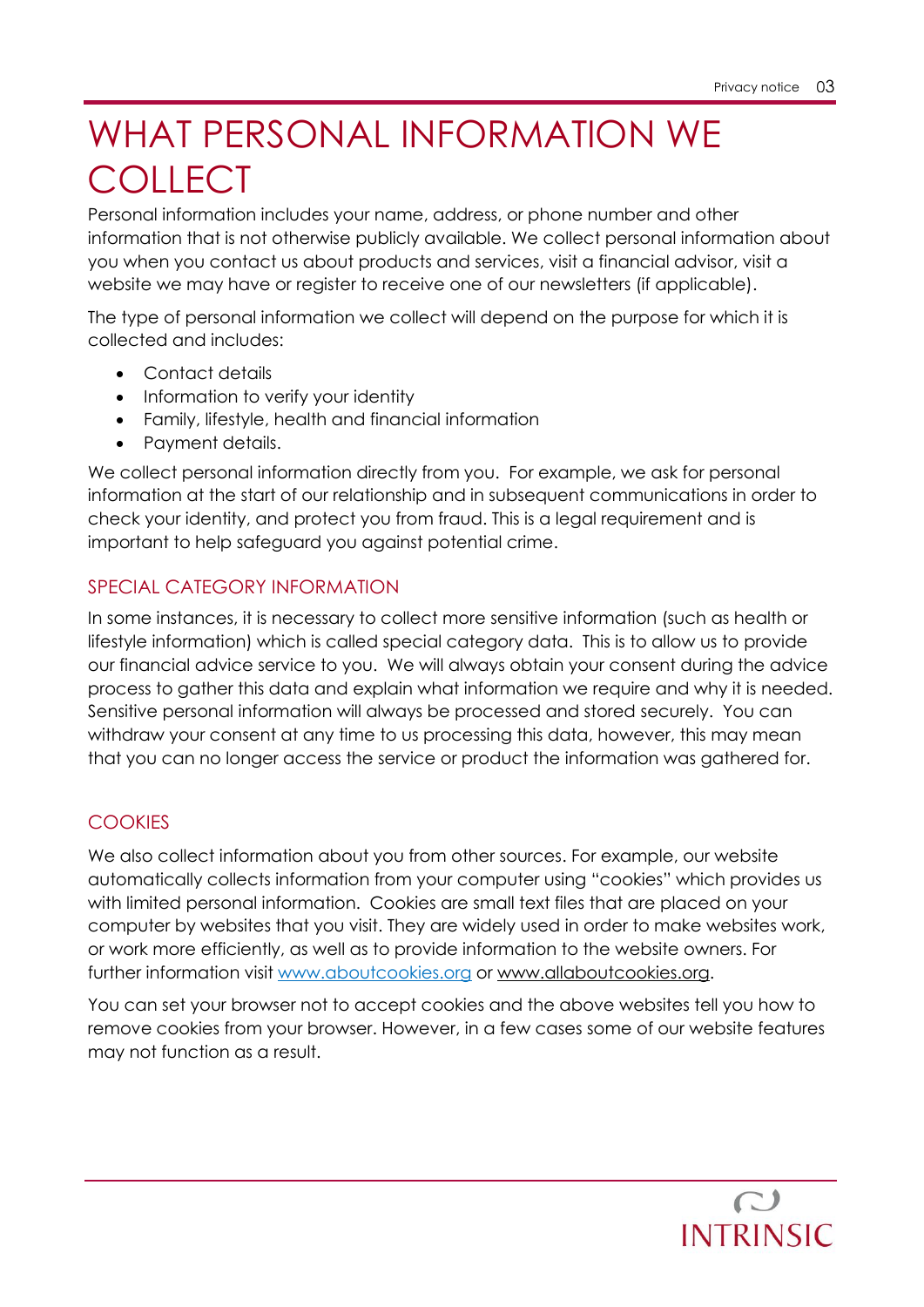#### DATA RETENTION

We keep your personal information only as long as is necessary for the purpose for which it was collected and to meet regulatory or legislative requirements. Personal information will be securely disposed of when it is no longer required, in accordance with our Data Retention and Disposal Schedule. A copy of this is available from the How to Contact Us address, below.

## ON WHAT BASIS DO WE COLLECT DATA

The processing of your personal data is allowed under a number of lawful basis. The data required for the provision of products and services is processed on the basis there is a contract with you to do so. Any relevant marketing activity we undertake is done because as a firm we have a legitimate interest to do so however you have rights, as listed below, which impact how we can use and process your data.

### HOW WE USE YOUR PERSONAL INFORMATION

We process your information in order to support and maintain our contractual relationship with you and to comply with legal and regulatory requirements. This includes the following:

- Providing our advice, products or services to you
- Carrying out transactions you have requested
- Confirming and verifying your identity for security purposes
- Credit scoring and assessment, and credit management (where applicable)
- Detecting and preventing fraud, crime, money laundering or other malpractice.

We also process your data for specific business purposes to enable us to give you the best products and services and the best and most secure experience. For example, we process your information to send you marketing that is tailored to your interests. Our business purposes include the following:

- Enhancing, modifying, and personalizing our services for the benefit of our customers
- Providing communications which we think will be of interest to you
- Market or customer satisfaction research or statistical analysis
- Audit and record keeping purposes
- Enhancing the security of our network and information systems.

You have the right to object to this processing if you wish, please see "YOUR RIGHTS" section below. Please bear in mind that if you object this may affect our ability to carry out the tasks above for your benefit.

We may also process your personal data as part of an acquisition or sale. Should this happen, you will notified about any change to processing or data controller arising as a result of this activity.

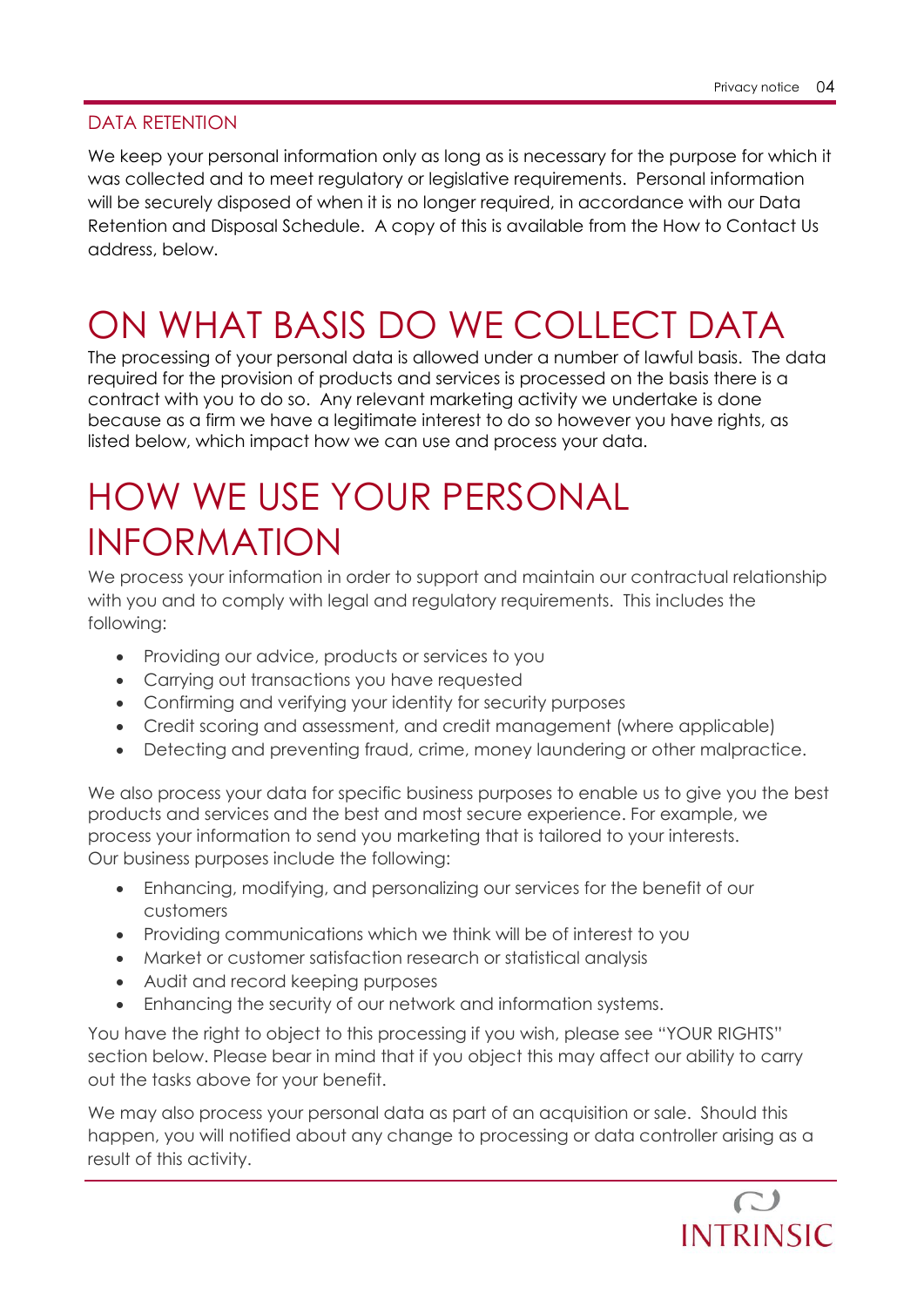### WHO WE SHARE YOUR INFORMATION WITH AND WHY

We share your information with trusted third parties who perform tasks for us and help us to provide the services you require these include:

- Intrinsic Financial Services Limited
- Other adviser firms in the network for the purpose of providing you with advice (with your knowledge)
- The Quilter Group of companies to enhance the services and products we can offer you
- Third parties to verify your identity, in line with money laundering or other requirements (this may involve carrying out checks with credit reference databases)
- Third parties who perform tasks for us to help us set up or service your plan (these third parties may be based in countries outside the European Economic Area (EEA) but where they are, we will undertake an assessment of safeguards in place)
- Other organizations, including regulatory bodies, the police and fraud prevention agencies, to prevent and detect fraud
- Third parties where required by law, court order or regulation
- Third parties as part of an acquisition or sale.

# HOW WE KEEP YOUR INFORMATION **SECURE**

We are committed to ensuring the confidentiality of the personal information that we hold and we continue to review our security controls and related policies and procedures to ensure that your personal information remains secure.

When we contract with third parties, we impose appropriate security, privacy and confidentiality obligations on them to ensure that personal information is kept secure.

If we work with third parties in countries outside the EU we ensure these are countries that the European Commission has confirmed have an adequate level of protection for personal information, or the organization receiving the personal data has provided adequate safeguards.

In limited circumstances data may be accessed outside of the EEA ie by employees when they travel. In these circumstances we ensure there are appropriate information security measures in place to safeguard your information.

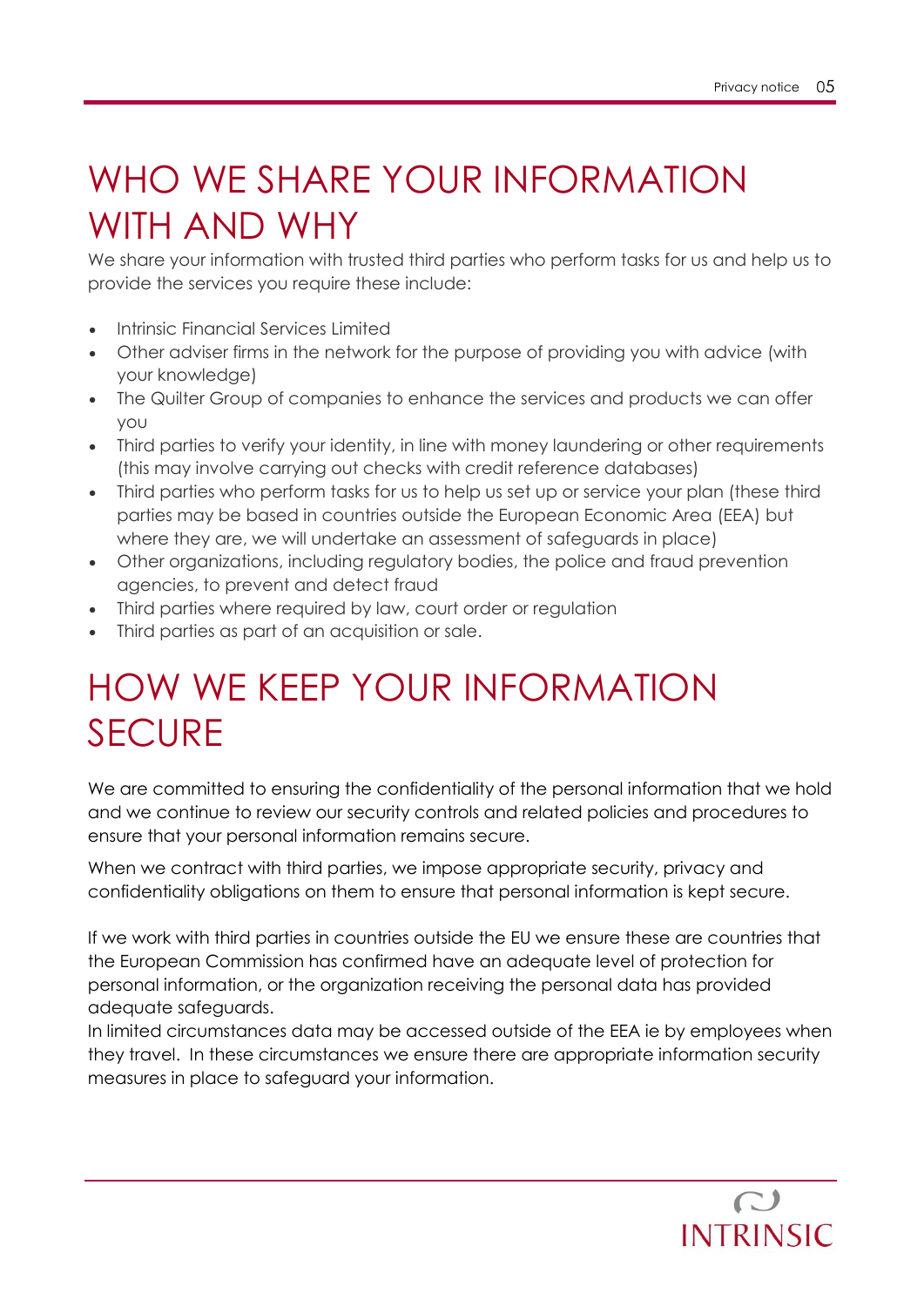#### YOUR RIGHTS

Probitas Mortgages tries to be as open as it can be in terms of giving people access to their personal information and therefore have outlined your rights below. This privacy notice was drafted with brevity and clarity in mind, therefore further information can be gathered by contacting us using the details below, or more information about your data protection rights can be found here: [https://ico.org.uk/for-organisations/guide-to-the](https://ico.org.uk/for-organisations/guide-to-the-general-data-protection-regulation-gdpr/individual-rights/)[general-data-protection-regulation-gdpr/individual-rights/](https://ico.org.uk/for-organisations/guide-to-the-general-data-protection-regulation-gdpr/individual-rights/)

#### MARKETING

You have the right to opt out of marketing information and tell us what your communication preferences are by contacting Intrinsic Financial Services using the details provided at the end of this notice or by using the opt out option below or on any email marketing. You may opt out at any time if you don't want to receive any further communications of this nature.

#### INDIVIDUAL DATA RIGHTS AND REQUESTS

- the purposes of the processing
- The right to be informed You can request that we provide 'fair processing information', typically through this privacy notice
- The right of access You may request a copy of the personal information we hold about you using the contact details found on the end of this policy
- The right to rectification The accuracy of your personal information is important to us. You have the right to ask us to update or correct your personal information
- The right to erasure You may request the deletion or removal of personal data where there is no compelling reason for its continued processing
- The right to object You may object to the processing of your data based on legitimate interests
- The right to restrict processing You have a right to request we 'block' or suppress processing of your personal data
- The right to data portability You may request to obtain and reuse your data
- The right not to be subject to automated decision-making including profiling.

If you wish to correct, restrict, delete or make changes to your personal information, or any of the data subject rights listed above, please contact us at the number/address listed below.

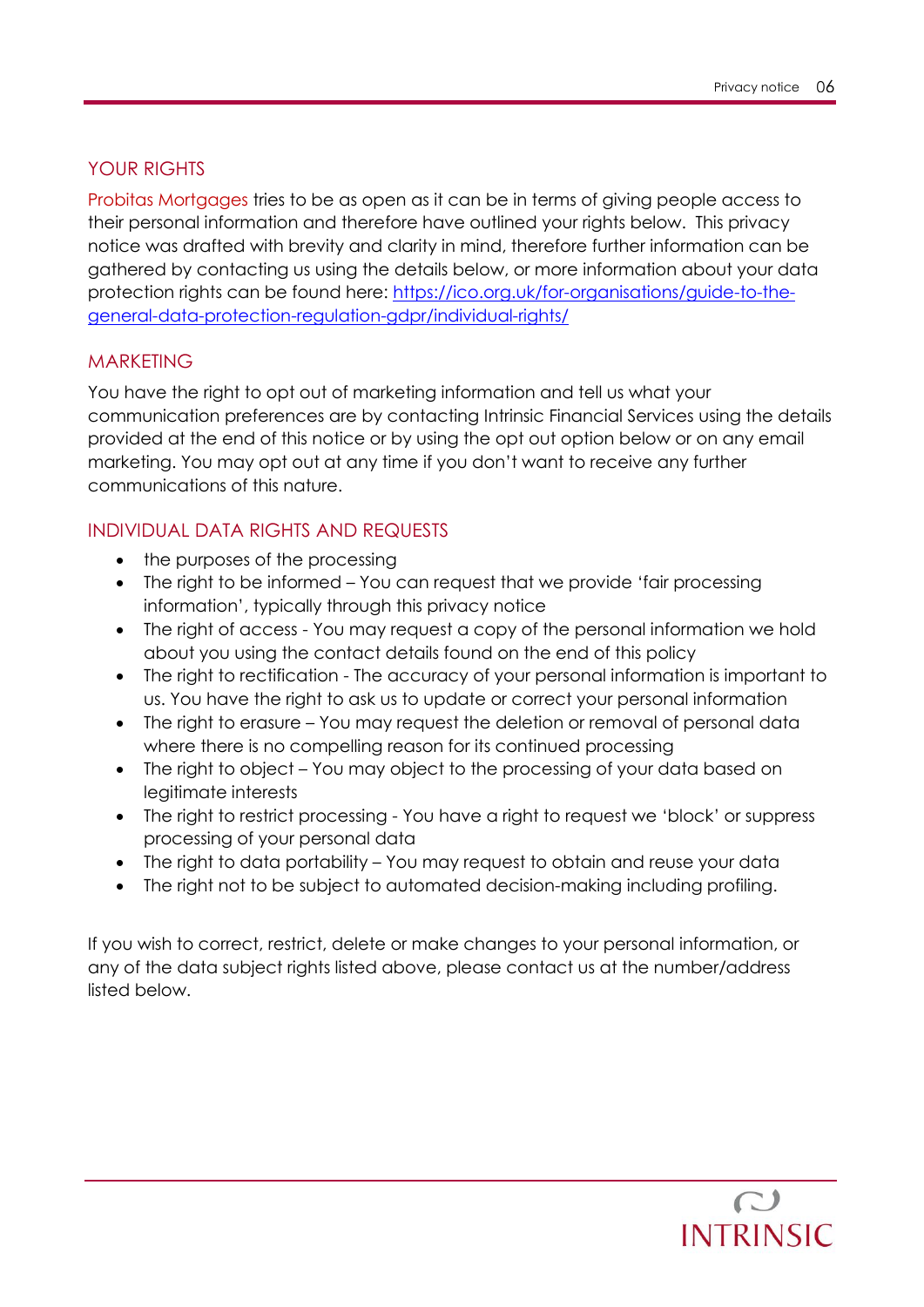### HOW TO CONTACT US

If you have questions about this notice, need further information about our privacy practices, or wish to give or withdraw consent, exercise preferences or correct your personal information, please contact us using the following details. Probitas Mortgages will liaise with IFS on your behalf to effect your requests.

The Office of Data Protection Intrinsic Financial Services Limited Wiltshire Court Farnsby Street Swindon SN1 5AH

Telephone: 0161 488 3559

[DataGuardian@intrinsicfs.com](mailto:DataGuardian@intrinsicfs.com)

#### HOW TO COMPLAIN

If you wish to raise a complaint about how we have handled your personal data, you can contact The Office of Data Protection who will investigate the matter.

If you are not satisfied with our response or believe we are not processing your personal data in accordance with the law you can complain to our regulator:

Information Governance department Information Commissioner's Office Wycliffe House Water Lane Wilmslow Cheshire SK9 5AF

0303 123 1113

[www.ico.org.uk/concerns](http://www.ico.org.uk/concerns)